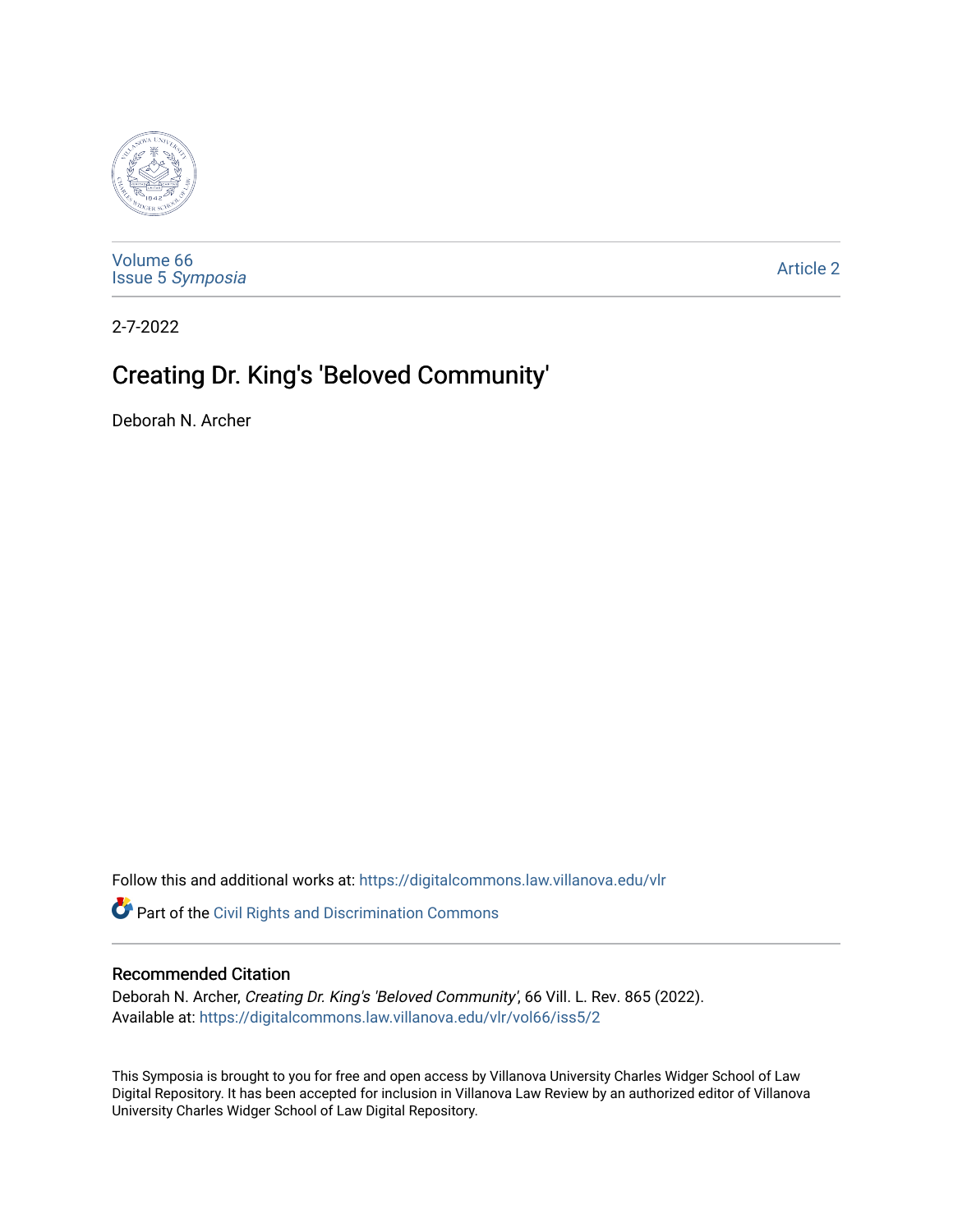2021]

## 2021 Martin Luther King Jr. Keynote Lecture

CELEBRATING THE LEGACY OF DR. MARTIN LUTHER KING JR., KEYNOTE LECTURE, *CREATING DR. KING'S 'BELOVED COMMUNITY'\**

PRESENTED BY: DEBORAH N. ARCHER\*\*

PROFESSOR GILAT BACHAR, VILLANOVA UNIVERSITY CHARLES WIDGER SCHOOL OF LAW: Okay, so hello everyone. I'd like to welcome all of you to the Villanova University Charles Widger School of Law, Martin Luther King lecture. For almost twenty years, Villanova Law School has honored and celebrated the life and legacy of Dr. King with a lecture series featuring a host of exceptional speakers whose work really addresses the theme of Dr. King's heritage.

So with issues of racial injustice now receiving renewed attention this past year, we were excited to be able to honor this long–standing tradition through this new virtual format and despite the unprecedented challenges that our country and all of us have been facing. Throughout this time honored tradition, our annual lecture has been graciously sponsored by Pepper Hamilton—now Troutman Pepper—and we are incredibly grateful for their continued support, so it is now my pleasure to welcome Kassem Lucas, a partner at Pepper, to offer a few words on behalf of the firm.

KASSEM LUCAS, TROUTMAN PEPPER HAMILTON SANDERS LLP: Thank you very much. I appreciate it, and once again I'm very happy to be here—I guess, virtually here—for the annual lecture. For those who've been to prior lectures, you know, Pepper—now Troutman—has had this relationship with Villanova Law School since 2006. It started as an effort to increase diversity and inclusion both in general in the legal profession, but also at the law school. And in that we've been engaged in many different capacities, one of which is the lecture that's here today we've sponsored. But in addition, we have two scholarships named after—formerly Pepper—named after Troutman Pepper to diverse students every year at Villanova, which we're proud of, and we also have a summer internship for diverse Villanova students every year. In the Philadelphia office, we're

(865)

<sup>\*</sup> The 2021 Martin Luther King Jr. Keynote Lecture took place virtually on February 17, 2021 at Villanova University Charles Widger School of Law. This transcript has been edited and excerpted.

<sup>\*\*</sup> Professor of Clinical Law & Co-Faculty Director, Center virtually on Race, Inequality, and the Law, New York University School of Law and President, American Civil Liberties Union.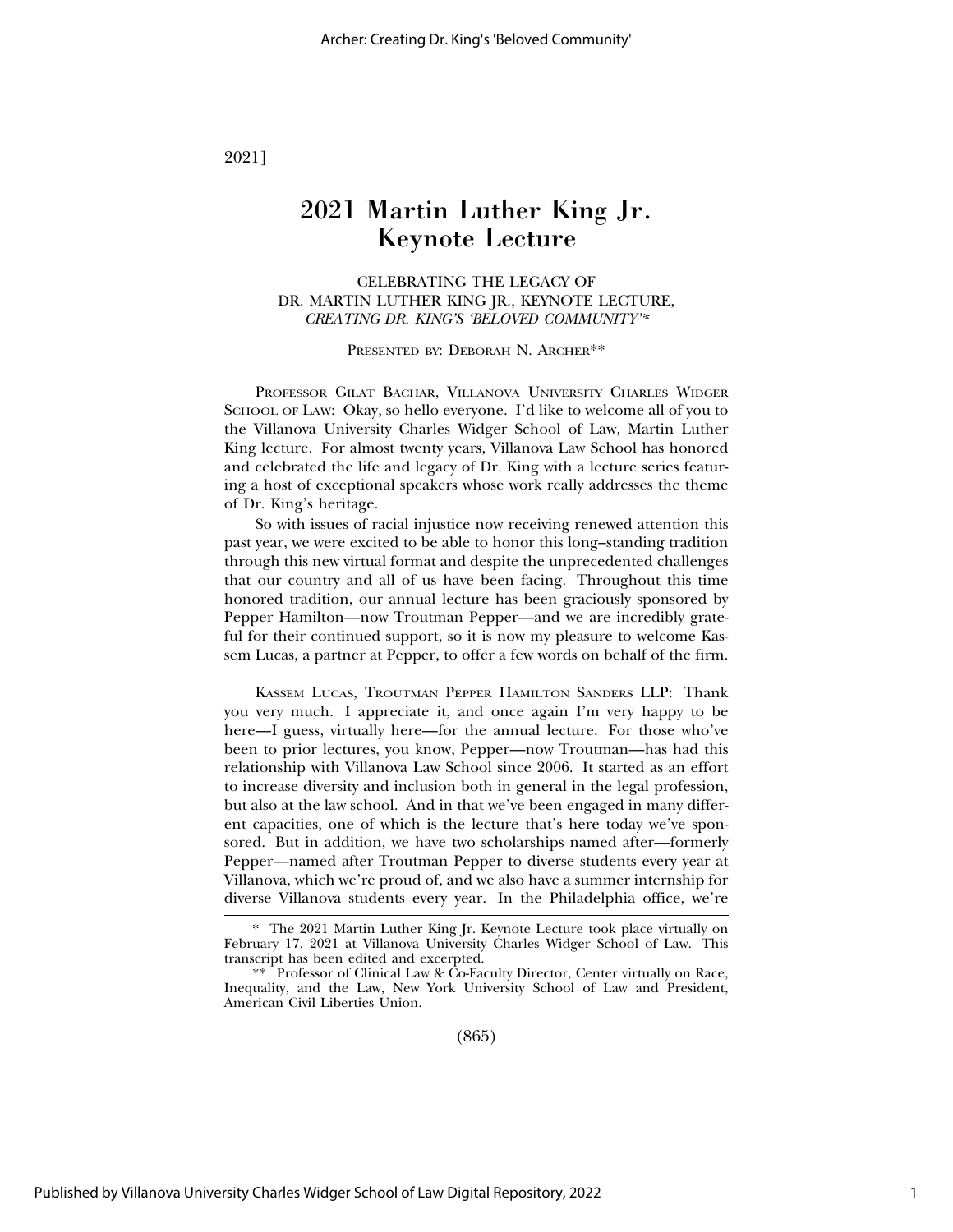proud to continue that and proud to say we actually have lawyers now working at Pepper that were part of that program so, you know, we think of this as a pipeline program for us, but also a way to bring issues of diversity and inclusion in the legal profession to you all and beyond, and we're very thankful to continue to be able to address you here and to sponsor this program. For those who don't know, I mean, I know this is one of the better diversity and inclusion initiatives hitting straight hard at the issue of increasing the pipeline. And in fact, we're winners, because of this program we've been winners of the George B. Vashon Innovator Award presented by the Minority Corporate Counsel Association. So we're very proud of that, very proud of all you do at Villanova, and happy to sponsor the lecture today. So thank you very much, and looking forward to the speech today.

PROFESSOR BACHAR: Thank you so much, Mr. Lucas. And so next it's my honor to introduce Mark Alexander, the Arthur J. Kania Dean and Professor of Law at Villanova Law School. Dean Alexander, as most of you know, is an expert on constitutional law, election law, and criminal law and procedure, and his research focuses on the constitutional dimensions of election law and campaign reform. And though I've only known him for a short time, I've been incredibly impressed by his leadership which really allows Villanova Law School to continue to thrive even during these ever-challenging times. Personally, I've really appreciated his dedication to the Villanova Law community and his ability to bring us all together in the pop-up conversations that he's been initiating on the most charged issues that the nation has been facing. So I really appreciated those, especially as a new member of the community, and so I will now hand it over to Dean Alexander.

DEAN MARK ALEXANDER, VILLANOVA UNIVERSITY CHARLES WIDGER SCHOOL OF LAW: Well, thank you very much, Professor, that was a very kind introduction. And thank you also Kassem Lucas for your firm, for Troutman's support, of course, institutionally, but also for your continued dedication to us. It's always good to see you and know how much good work you are doing. And now I have the honor and pleasure to introduce our speaker Professor Deborah Archer, and I want to put it in context just for a moment. There have been references to why we have this speech, the importance of this every year and, and I say it all the time and I can't say it enough, we need to make sure we put values at the core of legal education. That is essential. If you don't have values at the core, it's meaningless. Now, we all have different values, we get them different ways, we express them in different ways. But we all need to tap into the things we think are important in the world and act in pursuit of those things. Now, that can mean a lot of different decisions for you and your professional life. But it means that there's more than just a study of torts or contracts or any individual subject. There's something more that I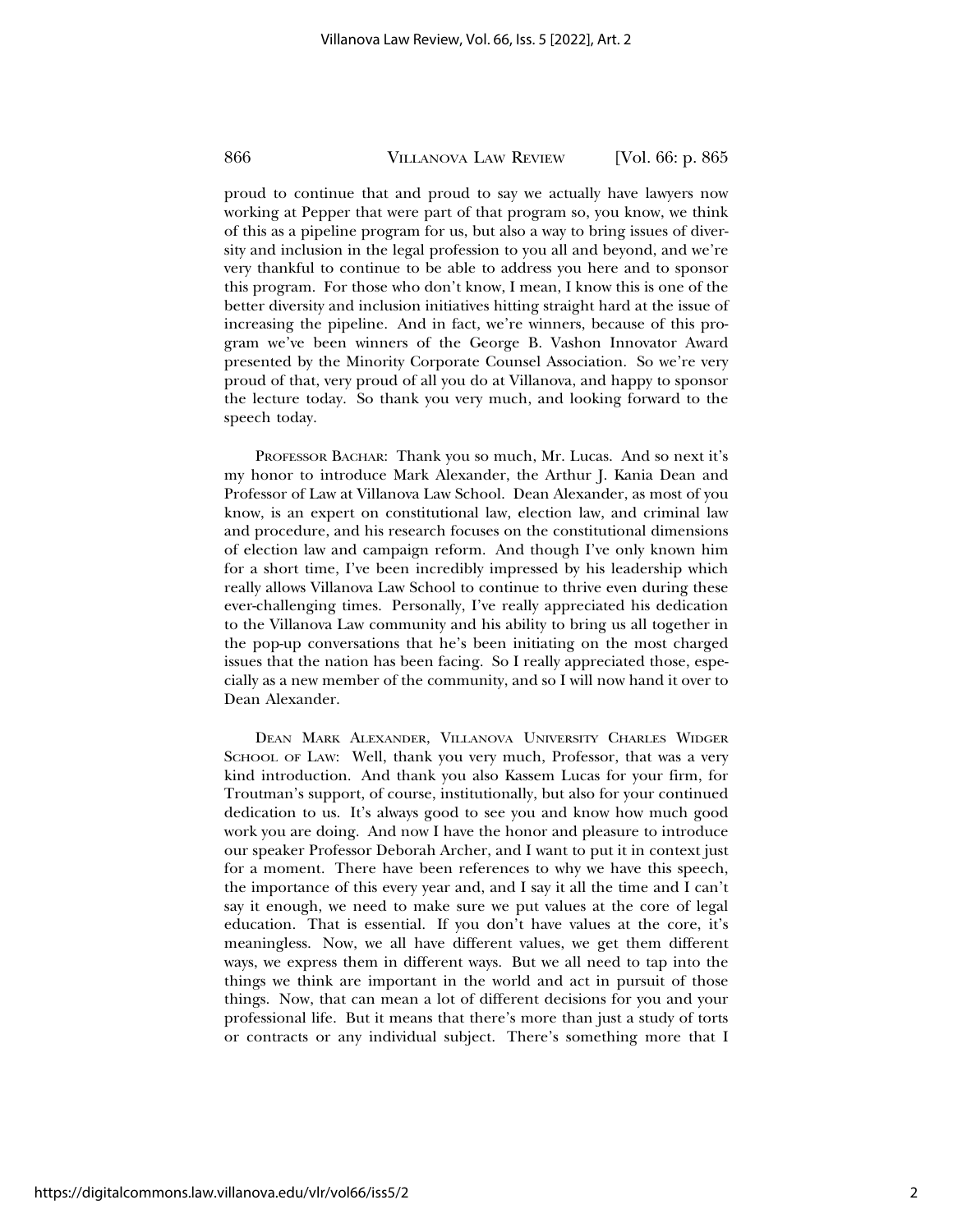think binds us together as a law community in this law school and as a legal community at large.

So when we talk about who we are as lawyers and we talk about who we are as a nation, I always want to think about values. And in that context, of course, Dr. Martin Luther King is an individual who very clearly led with his values and spoke to the nation, to all of us, about our values, asking us what is right in the world, how is it right for us to treat each other, how we can pursue a path that is guided by—frankly—by love, not by hate. And it's a challenge. He challenged all of us to ask those questions every single day, so I have this opportunity today to speak about Dr. King's legacy and how that fits within our greater sense of who we are as lawyers and the way we act on our values. I think today is just a perfect opportunity to remind us of those things that matter.

So in that context we're so fortunate to have Professor Deborah Archer, who is the Jacob K. Javits Professor at NYU and, most recently, just named the new President of the ACLU. It's so extraordinary. I guess it's not just good fortune, but it is extraordinarily good fortune for us to have Professor Archer here because she can speak to us from her perspective for decades, you know, having worked at the ACLU, having been on the faculty at NYU for fifteen plus years, working at a big firm—a career that spans lots of different jobs and different responsibilities. Certainly, she'll talk about what she thinks are the important values that guide her. She's somebody who has won countless awards for her brilliant writing and her scholarship. She has focused her teaching and her scholarship on civil rights, civil liberties, of course, the ACLU being the American Civil Liberties Union. She's focused heavily on clinical pedagogy. We're so proud here—as you know, Professor—we are so proud of our clinical programs because again they serve values; they speak to that and your leadership and clinical pedagogy is extraordinary. And today we have the opportunity to hear from Professor Deborah Archer, who, when she was named President of the ACLU, the Executive Director said, "There is no one better equipped to better personify, is more capable to helm, the future battles for civil rights, civil liberties, and systemic equality than Deborah Archer." I think that is true in abundance to have somebody of her caliber, her stature, the respect she carries in the room when she walks in. It is truly my pleasure and our honor to have Professor Deborah Archer to speak today to give the 2021 Martin Luther King Jr. Villanova Law Keynote Address. So with that, Professor Archer, welcome to our Community.

PROFESSOR DEBORAH ARCHER, NEW YORK UNIVERSITY SCHOOL OF LAW: Thank you, thank you so much Dean Alexander for that incredibly kind and generous introduction. It's really an honor to be invited to speak and to have this opportunity really to reflect on Dr. King's legacy and his lessons.

One lesson I want to reflect on is the beloved community. Dr. King often spoke about the "*beloved community*." He said, "The aftermath of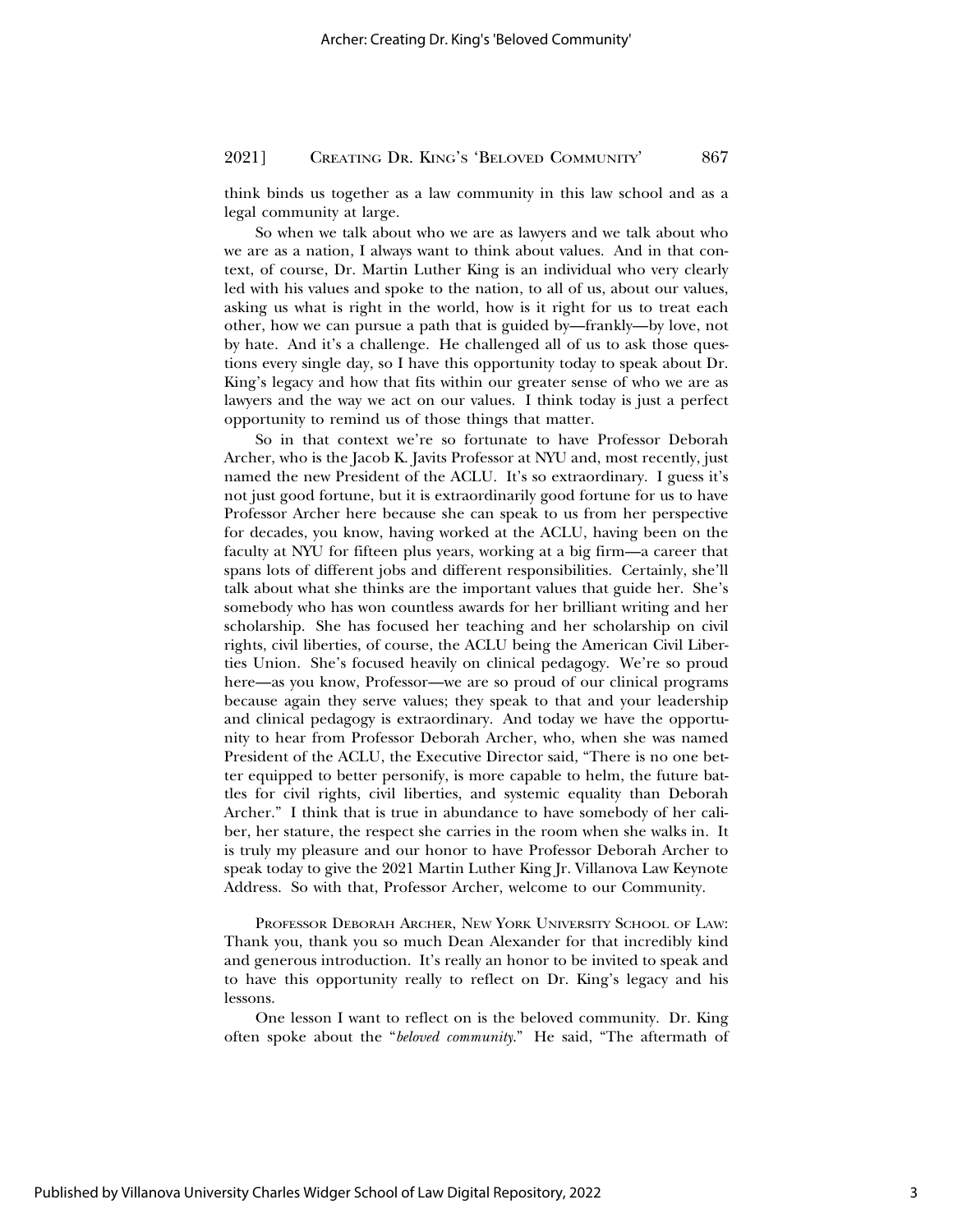non-violence is the recreation of the beloved community, so when the battle is over, a new relationship comes into being, between the oppressed and the oppressor," and the beloved community was Dr. King's vision for a truly integrated America, where every person in every community had access to social and economic opportunity—not separate and equal, but a society where everyone could live lives of joy and dignity because everyone was invested in the well-being and dignity of their fellow human being. Dr. King believed that, in the beloved community, we would experience true justice and equality. Opportunity would not be parceled out to privileged individuals or groups, but instead would be the birthright of everyone.

Unfortunately, in many ways, American history is the history of American opposition to that ideal. And more than sixty years later, America remains profoundly segregated along racial lines. We live separately, we learn separately, we socialize separately. And the systems this country has so effectively built to protect and maintain segregated communities have a tremendous negative impact on those who are left out. This is not because Black people and other people of color would get some magical benefit from living closer to white people or sitting in a classroom with white people. It's because you cannot separate the places that people have access to from the opportunities that people have access to—one's home, not only the physical residence, but also the community in which it's located impacts our lives in numerous and interdependent ways. There really is nothing that place does not touch—our access to education and jobs, our physical safety and our health, our access to healthy food, our social networks, even the quality of the air we breathe—are all deeply impacted by where we live. And what is remarkable about America's opposition to the beloved community is both its persistence and its permeability. It is powerful because it's evolving, because it's creative, because it adapts. From legal slavery to Jim Crow, from pure brutality to more nuanced forms of oppression and separation. In so many ways the history of Black people in America is a history, not only of control, but of exclusion. And the legal and social limitations on how and where Black people live are central to that history and these exclusions have proven to be extraordinarily durable—outliving both chattel slavery and Jim Crow.

You can think of Sundown Towns where whole towns excluded Black people through a combination of discriminatory local laws, intimidation, and violence. The term comes from signs that were posted to let Black people know that they needed to leave the town by sundown. It was telling them that you can come here to work for us, to serve us, but under no circumstances can you make this town your home because you will never be a member of our community. You can think of federal mortgage programs that would only lend money to prospective Black homeowners if the property that they sought to buy was already in a segregated neighborhood. Or think of the federal interstate highway system. Highways were intentionally built through and around Black communities to physically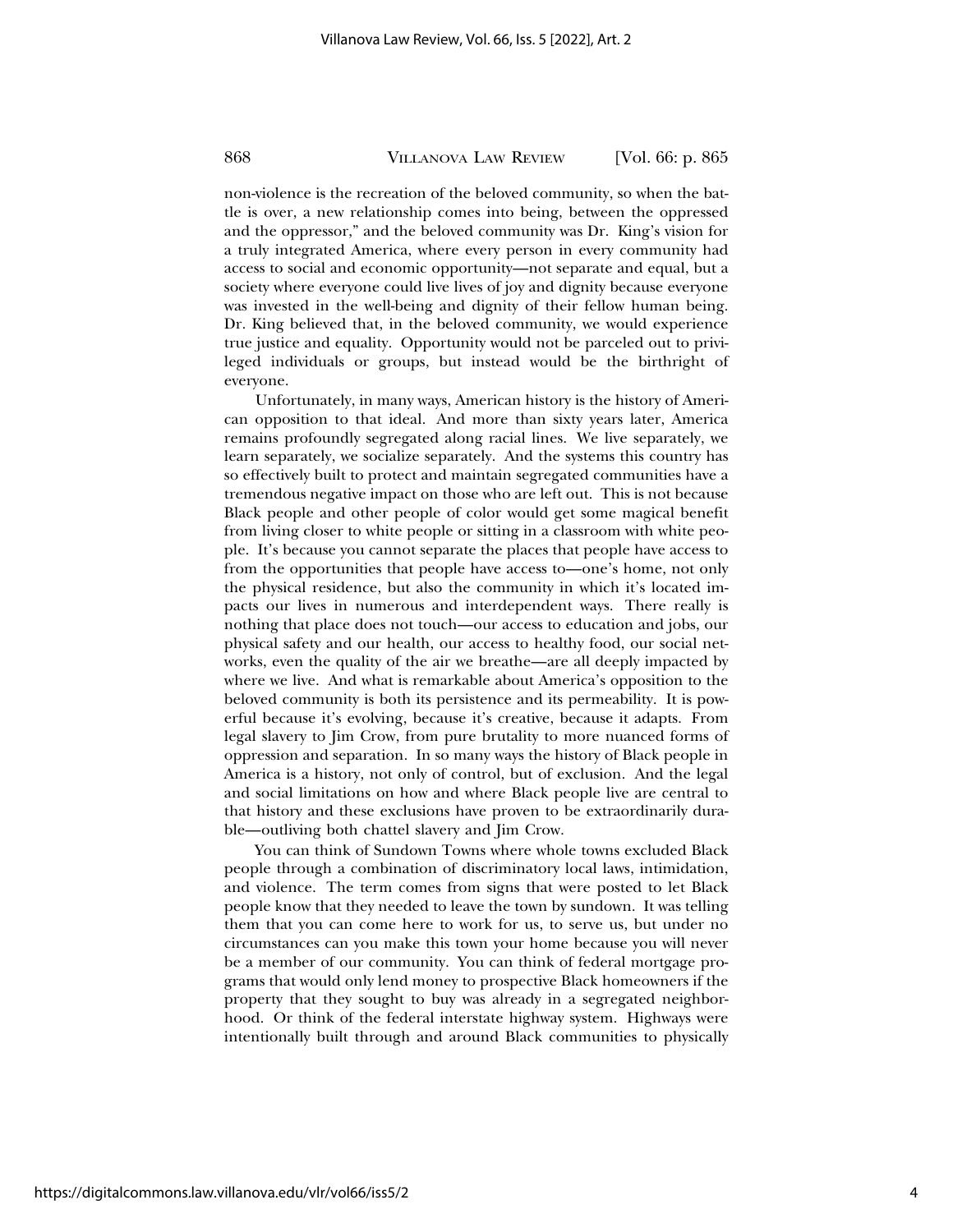entrench racial inequality and protect white spaces and privilege. In some states, highways tore through Black communities and cut out the heart and soul as homes, churches, schools, and businesses were destroyed. In other states, the highway system was a tool of a segregationist agenda, erecting a wall that separated white and Black communities, protecting white people from Black migration, and creating physical, economic, and psychological barriers that really do persist to this day.

And you can think of the United States' long and complicated history of racial segregation and housing enforced through public policies, individual acts of discrimination, and mob violence. You can think of the countless acts of racial violence throughout the nineteenth and early twentieth centuries, white people driven by white supremacy and hatred for Black people used violence, intimidation, and the law to rid their communities of Black people, separate Black people from opportunity, and keep Black people in what they believed to be their place physically, socially, and economically.

Today, this country continues to use a dizzying array of tools of exclusion as a means to define the boundaries of citizenship and belonging. Given our long history of using the narrative myth of Black criminality as a justification for segregation and subjugation, it should be no surprise that central among the modern tools of racial exclusion are laws that are ostensibly motivated by the desire to keep certain communities safe.

One of the newest tools in this arsenal are what I refer to as policingbased housing policies. These housing policies take various forms, but all encourage or require property owners to exclude people with criminal legal system contacts. The adoption of these policing-based housing policies has really become entangled with societal assumptions about the criminality of Black people and the criminal legal systems' steady march towards mass criminalization. Despite a growing consensus about the harms caused by mass incarceration and many high-profile efforts to reverse America's a race driven overreliance on imprisonment, masscriminalization has nonetheless seeped into virtually every aspect of our society. It is against this backdrop that the adoption of policing-based housing policies act as a system of essentially racialized agreements between community members to exclude people of color.

I want to focus in on one category of policing-based housing policies, and those are crime-free housing ordinances. Crime-free housing ordinances are local laws or policies that either encourage or require private landlords to evict tenants who have had varying levels of contact with the criminal legal system or to decline to rent to those tenants in the first place. These local ordinances have the purported goal of ending crime in rental housing, but they are far more effective at excluding racial minorities and promoting racial segregation than they are at ending crime. In their most problematic form, crime-free housing ordinances make even alleged criminal activity a violation of the rental agreement. They allow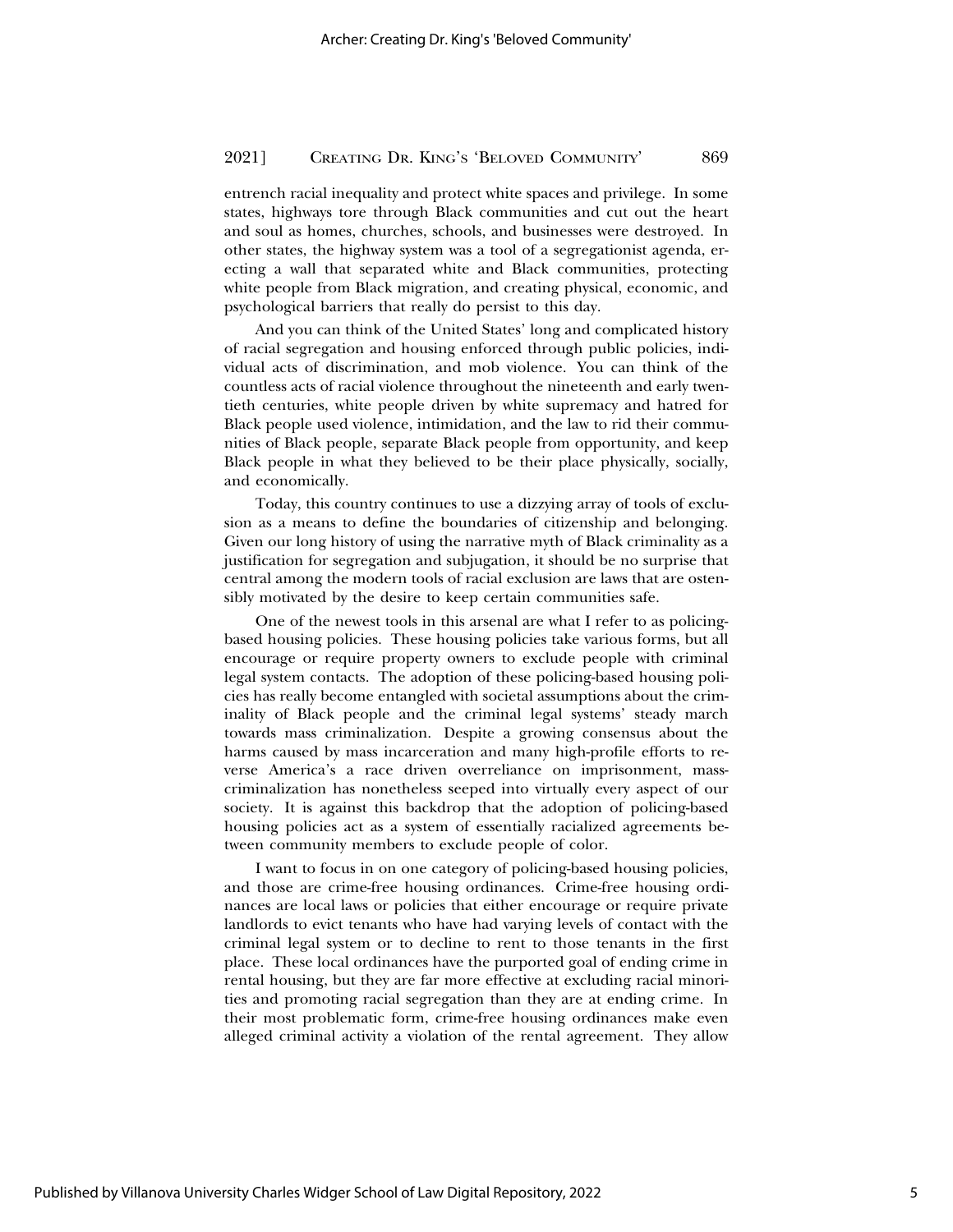police officers to decide whether a potential tenant's criminal history disqualifies them from rental housing in the community, whether a tenant must be evicted because of alleged criminal activity without any meaningful due process, and allow revocation of a private landlord's authorization to rent their property for failing to act on these police determinations. Significantly, a resident does not have to be convicted in order to be evicted. A common crime-free lease addendum provision explicitly states that proof of a violation shall not require a criminal conviction. This creates the possibility that a mere arrest or even a stop that results in neither arrest nor conviction might be sufficient to evict someone from their home.

It should not surprise you that crime-free housing ordinances have their roots in the law enforcement community and are historically policesponsored programs. The first ordinances were created by the International Crime Free Association ("ICFA"), an organization that was founded in 1992 by a member of the Mesa Police Department in Mesa, Arizona. And the ICFA has successfully spread the adoption of crime-free housing ordinances across the United States. According to one study, over 2,000 municipalities across forty-four states have adopted crime-free housing ordinances or programs. In California, for example, almost one-third of local governments have a crime-free housing ordinance or program. In Orlando, Florida, a police officer described their program as designed to "squeeze out all of the people who just don't want to do right so good people can have a nice quiet place to live." The language in the Orlando lease addendum provides once a property owner or manager is notified that a tenant has been arrested, they can fill out an eviction form and give the accused resident just seven days to move out. Again, a resident does not have to be convicted in order to be evicted.

In a single five-year period, approximately 1,400 renters were evicted under Orlando's program and the overwhelming majority of those who were evicted are Black and Latinx. One of those people was Leroy Ebanks. When he was twenty-one years old, police suspected that Mr. Ebanks broke into a car. The police questioned him, and he denied any involvement in connection with his questioning. The police checked Mr. Banks' criminal history, which showed that he had two prior arrests, but no convictions. The officers turned that information over to the rental complex where he lived and then building management immediately started eviction proceedings against him. He was put out of his home within seven days.

It is no surprise that crime-free housing ordinances disproportionately exclude people of color. Involvement with the criminal legal system effectively functions as a racialized criterion for who can and cannot live in that community. This is because there are extreme racial disparities in who has contact with the criminal legal system.

The impact is heightened because of the breadth of crime-free ordinances. Exclusions are not only based on convictions, but by design and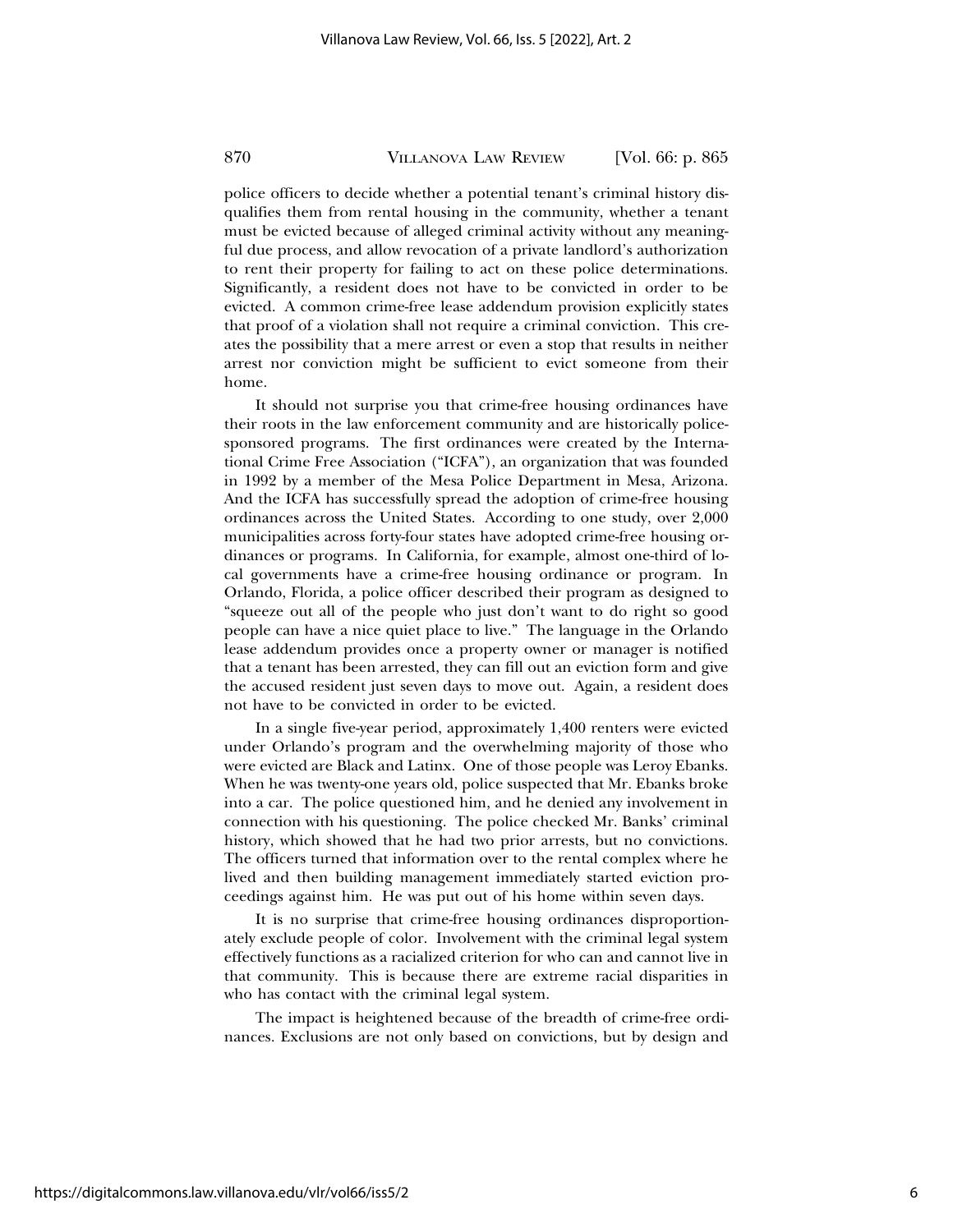implementation, on any contact with the criminal legal system—from convictions to arrests, to even stops and mere suspicion. The discretion these laws give to police officers and landlords is ripe for abuse. It is easy to see how bias in law enforcement and the racially disproportionate enforcement of criminal laws leads to a regime where people are excluded from housing in communities for reasons having nothing to do with safety and everything to do with racism. In Hesperia, California, a city that has a particularly onerous mandatory ordinance, the United States Department of Justice determined that Black residents were almost four times more likely than white residents to be evicted under the city's crime-free housing policy. Latinx residents were three times more likely than white tenants to face eviction. The Department of Justice also determined that nearly all evictions under the policy occurred in non-white neighborhoods within the city.

It is not just the potential for abuse that is problematic—there is evidence surrounding the adoption of many ordinances that racial segregation may be more than an unfortunate by-product. Crime-free housing ordinances are often adopted following burgeoning racial diversity, not increases in crime. For example, of the twenty California cities with the largest increase in Black population since 1990, eighty percent have a crime-free housing ordinance or policy. Of the twenty California cities with the largest increase in Latinx population since 1990, seventy-five percent have a crime-free ordinance or policy.

These ordinances ensnare people that have not engaged in activities that meet any reasonable notions of crime. The more we criminalize relatively innocuous behavior, the worse the problem gets. These policies exclude people who pose a little or no threat to the community—families banned because their children engaged in behavior that would be of little consequence in other communities, people fighting substance abuse disorders and searching for stable housing to support their recovery, people targeted by the over policing of Black communities, and victims of the weaponization of the police.

Consider the case of Thelma Jones, a Black woman who lives in Faribault, Minnesota. After living in Faribault for almost a decade and in her then-apartment for five years, Ms. Jones was informed by her landlord that she and her children had two weeks to move out. The landlord told Ms. Jones that the police had advised the landlord to evict Ms. Jones because the police had responded to complaints at her home two times and characterized Ms. Jones' home as a location of ongoing criminal activity. But, in fact, Ms. Jones and her children did not have any criminal convictions. However, the police had come to Ms. Jones' home repeatedly because of harassing calls to the police from her white neighbors. On one occasion, police responded to calls because Ms. Jones was hosting a family barbecue. On another occasion, police were called when Ms. Jones hosted a child's birthday party. Police even responded to calls when her children were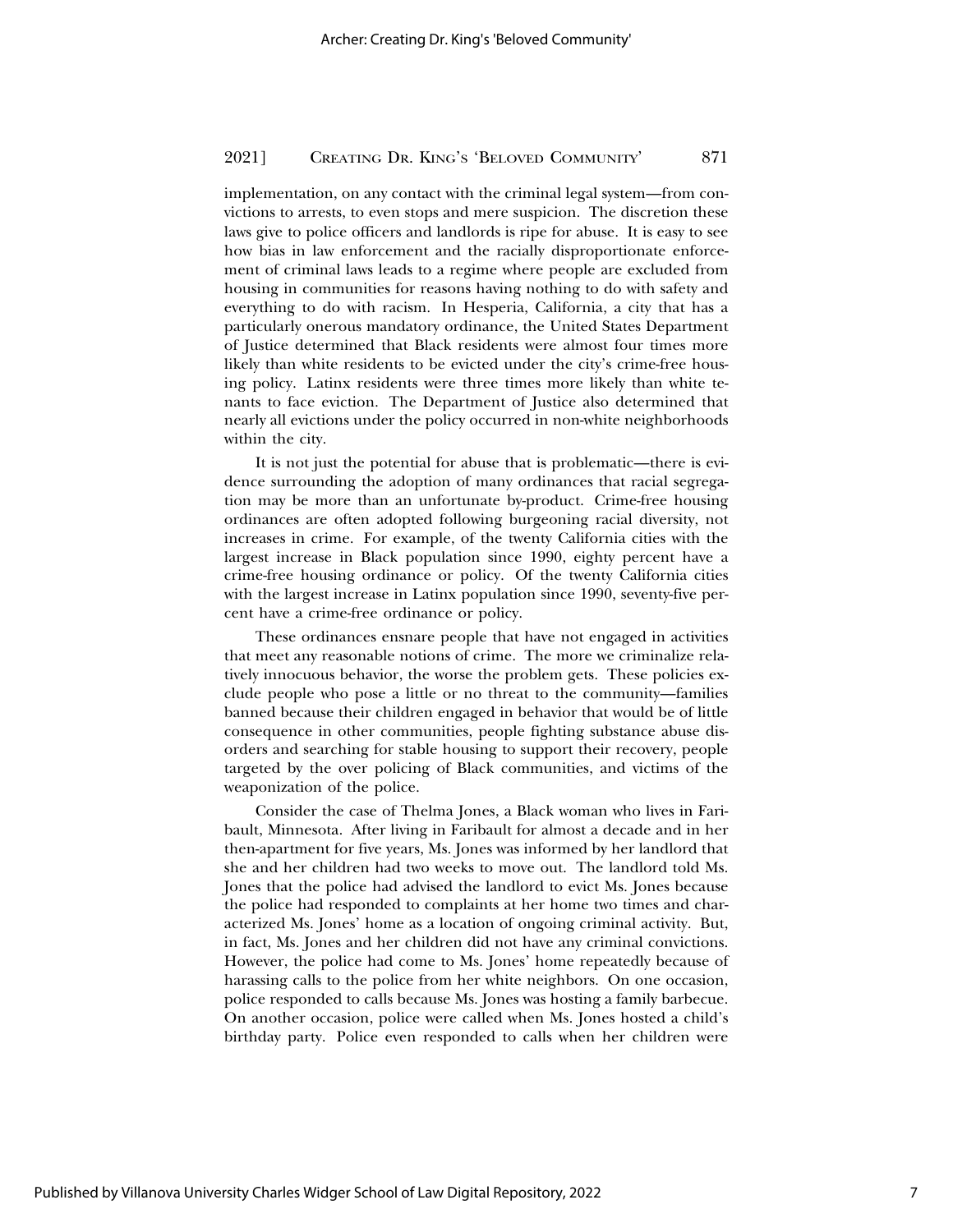outside playing on their trampoline. Ms. Jones and her family were not evicted because they were engaged in criminal activity, but because she was a Black woman who was unwelcome by her predominantly white neighbors.

Although many policymakers point to crime as a primary motivation behind the proliferation of policing-based housing policies and the desire to exclude, the problem is not actual crime, but the myth of criminality. Racial bias permeates mass criminalization. Indeed, the narrative linking race and crime has endured for centuries. Today, Americans' fear of crime has morphed with America's fear of Black people, and in conversations ranging from criminal legal system reform to education to housing, this racialized narrative fuels a general state of anxiety and fear and brands Black people as dangerous and inhuman. Mass criminalization feeds the myth of criminality and invalidates these unwarranted fears. In turn, crime-free housing policies weaponize that fear.

Today, Americans are really having a long overdue conversation about the need to reimagine policing and public safety. But this conversation must be about more than a reexamination of traditional policing. We must also examine the expanding role and power of the police. Crimefree housing ordinances are a move in the wrong direction because they provide an already racist criminal legal system with a broader province of impact and influence. Race plays an undeniable role in policing in the United States. By utilizing the principles of policing in both design and implementation, crime-free ordinances import racially discriminatory policing practices into private housing markets and weave housing policy and the criminal legal system together, both ideologically and functionally. Ideologically, the normative values of the criminal legal system are infiltrating housing. Specifically, housing policy increasingly adopts the policing-based values of exclusion and punishment by treating housing applicants and tenants as suspects, blurring the line between housing determinations and policing. Functionally, crime-free housing policies give police officers outsized power to determine who can and cannot live in certain communities. These policies essentially allow police officers to pick and choose who may live in their community simply by making the practically unreviewable determination that an applicant or tenant engaged in illegal activity. Ultimately, the denial of housing is used to punish criminalized people, both those with criminal legal system contacts and those without. The consequences for those exiled are devastating. Given the close connection between law enforcement, the criminal legal system, and race, for many people of color, exile is almost fate.

Policing-based housing policies seek and perpetuate the opposite of the beloved community. Where the beloved community seeks to include, these ordinances exclude. Where everyone in the beloved community is treated with dignity, policing-based housing policies define their victims as unworthy, as less than. Where the beloved community abandons the doc-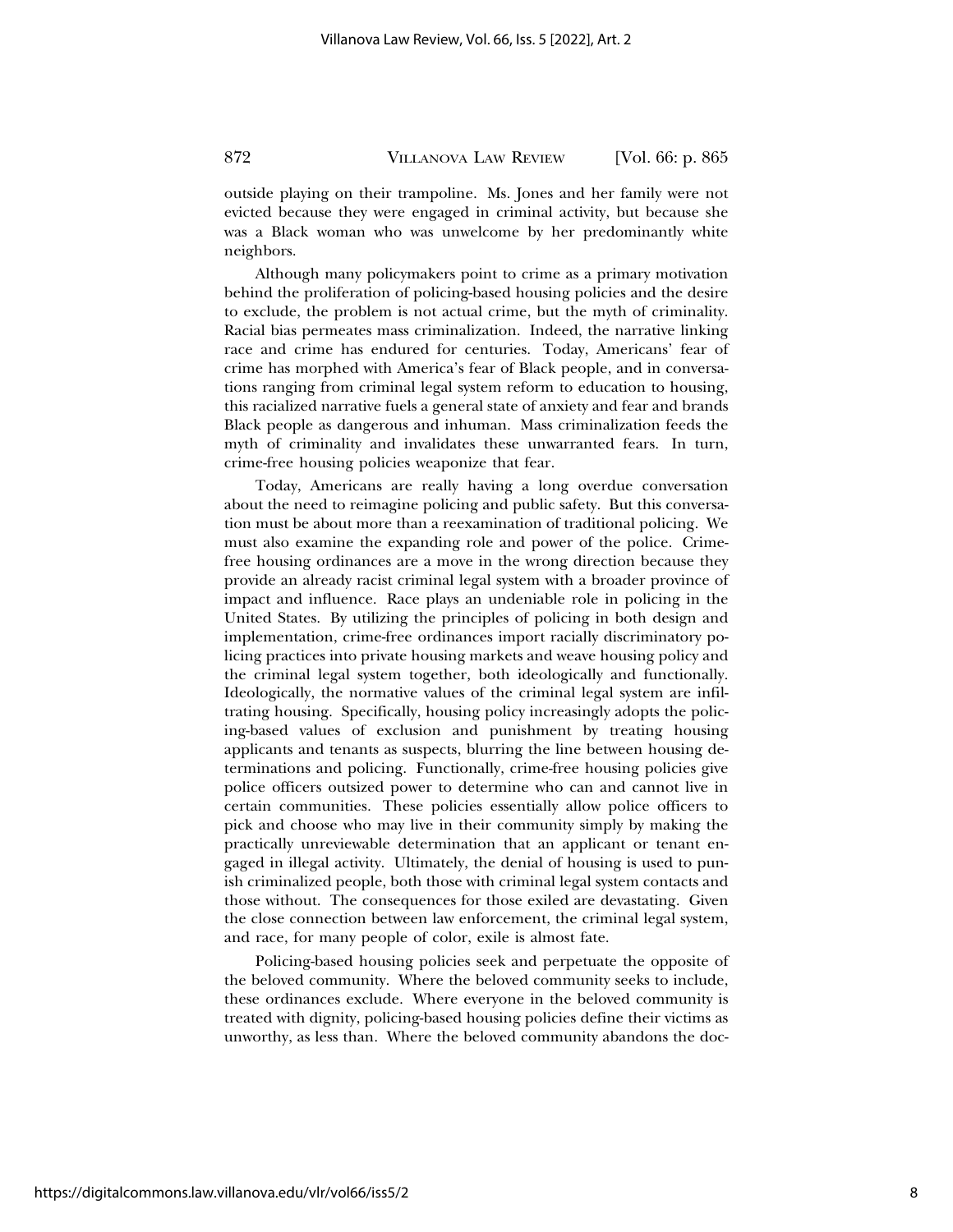trine of racism which, to quote Dr. King, "inflict[s] spiritual and physical homicide upon the out-group," crime-free housing ordinances and policing-based housing policies further entrench American racism.

If American history tells us anything, it is that policies that seek to exclude and to subjugate make us weaker. These polices expand the gap between the America that was promised and the America that is. To build the beloved community, we must continue to fight for a world where every part of this country is open to everyone. Fight to unravel the racism that has woven itself into our policies, systems, and structures over time and which grow deeper and more complex every day. Thank you and I look forward to your questions.

PROFESSOR BACHAR: Thank you so much, Professor Archer, for these fascinating remarks. And so, we'd like to now open it up to questions from the audience . . . .

[Question-and-answer portion omitted.]

PROFESSOR BACHAR: Thank you so much. And I'll now pass it on to a Professor Ravenell who will close us off.

PROFESSOR TERESSA RAVENELL, VILLANOVA UNIVERSITY CHARLES WIDGER SCHOOL OF LAW: Thanks so much, Professor Archer, for being here. Thank you so much, Professor Bachar, for your moderation of this event. It has really been just such an enlightening day. I really appreciate your emphasis on community. I think that it is so important that not only we continue to think about communities, how we define them, but however we do choose to define them that we truly engage with one another. And one of the things that I am so grateful for about this Martin Luther King lecture, that we have the privilege of enjoying every year, is that it allows us to come together as a community and really reflect on a lot of the ideals that he bestowed upon us, that he championed, and to think about how we can continue to carry that torch forward. I just want to say to you, Professor Archer, you have truly carried that torch forward and through so much of your work, and it is such a privilege to have you here today. I hope you know that you are not just a member of our community today, but having delivered this speech now, you are now an honorary member of our community always and you always are welcome here. There, there are no crime or instances or NYU ordinances or anything else, but you're always welcome here and we look forward to being able to truly welcome you into the building.

I missed seeing everybody in the room in which we gather when we hold this event, but I will truly say that, you know, I'm so glad that we were able to go forward with it anyway, and I truly am grateful that you were here to deliver this lecture, this keynote lecture this year. Yes, thank you for all of your work, thank you for your time today, and thank you for all of you who were able to join us. Thank you for being a part of this commu-